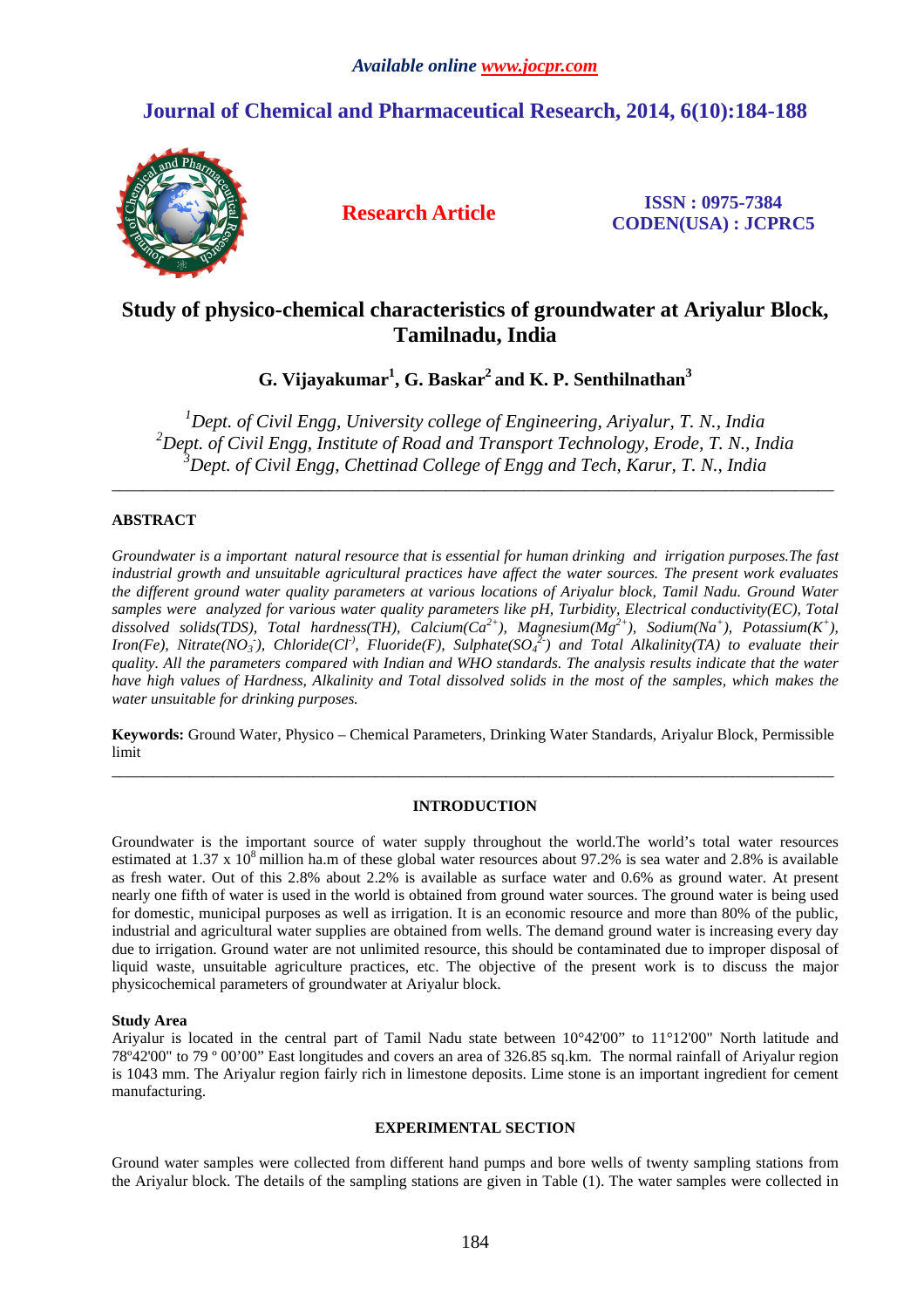two litres of high grade polythene bottles which were previously rinsed with distilled water. Before collection of two litres of high grade polythene bottles which were previously rinsed with distilled water. Before collection of<br>samples they were rinsed thrice with the sample water. The Analysis of pH, Turbidity, Electrical conductivi hardness, Calcium, Magnesium, Sodium, Potassium, Iron, Nitrate, Chloride, Fluoride and Sulphate are carried out as per BIS and WHO standards.

*\_\_\_\_\_\_\_\_\_\_\_\_\_\_\_\_\_\_\_\_\_\_\_\_\_\_\_\_\_\_\_\_\_\_\_\_\_\_\_\_\_\_\_\_\_\_\_\_\_\_\_\_\_\_\_\_\_\_\_\_\_\_\_\_\_\_\_\_\_\_\_\_\_\_\_\_\_\_*



### **FIG.1 ARIYALUR LOCATION MAP**

#### **RESULTS AND DISCUSSION**

The analysed Physical and Chemical parameters values of ground water samples are shown in (Table 2) and (Table 3). The water samples values are compared with BIS and WHO standards as shown in (Table 4).The pH value of water samples varies from 7.00 to 7.6 (Table 3). The average value of pH is 7.36 (Table 4). These values are within the permissible limits. If pH value is more than the permissible limit means, this will affect the soil quality.

From table 4 the average value of Electrical conductivity was ranged from 662 to 3823 µs/cm, which indicates the values are within the permissible limit except one water sample. Higher value of Electrical conductivity will affect the soil permeability and structure. This will indicates the water is unfit for agriculture and also for drinking purpose. The permissible limit of TDS as per WHO and BIS Standard is 500 mg/l. From the analysis 100 % water samples are having excess TDS concentration. The TDS concentration ranged from 504 mg/l to 1904 mg/l. The average value of TDS is 951.05 mg/l. This result indicates the water is unsuitable for drinking and irrigation purpose. Higher value of TDS will affect the soil permeability.

Alkalinity of water is decided in the water sample due to presence of Carbonate and bicarbonate salts. The maximum permissible limit of alkalinity concentration as per BIS Standard is 200 mg/l. In this study area all the water samples having excess alkalinity. The alkalinity values varied from 220 mg/l to 580 mg/l with an average value of 353.80 mg/l. The Total hardness values ranged from 164mg/l to 480 mg/l in the study area. Average value of total hardness was  $270.60$  mg/l. On the basis of total hardness amount the water can be classified as soft water(0 to 70 mg/L), moderately hard water ( 75 to 150 mg/L), hard water (150 to 300 mg/L) and very hard water (above 300mg/L) (Gawas et al. 2006).From the analysis it was observed that the 80 percent samples are hard . Remaining 20 percent of samples are very hard. These 20 percent water sa mples indicates water is unsuitable for drinking and irrigation purpose. age value of TDS is 951.05 mg/l. This result indicates the water is unsuitable for drinking and irrigation<br>ose. Higher value of TDS will affect the soil permeability.<br>
alimity of water is decided in the water sample due to

Calcium is the important component in the ground water. The permissible limit of calcium in the ground water for drinking purpose is 75 mg/l.Highest value of concentration in drinking water will creates the heart problem in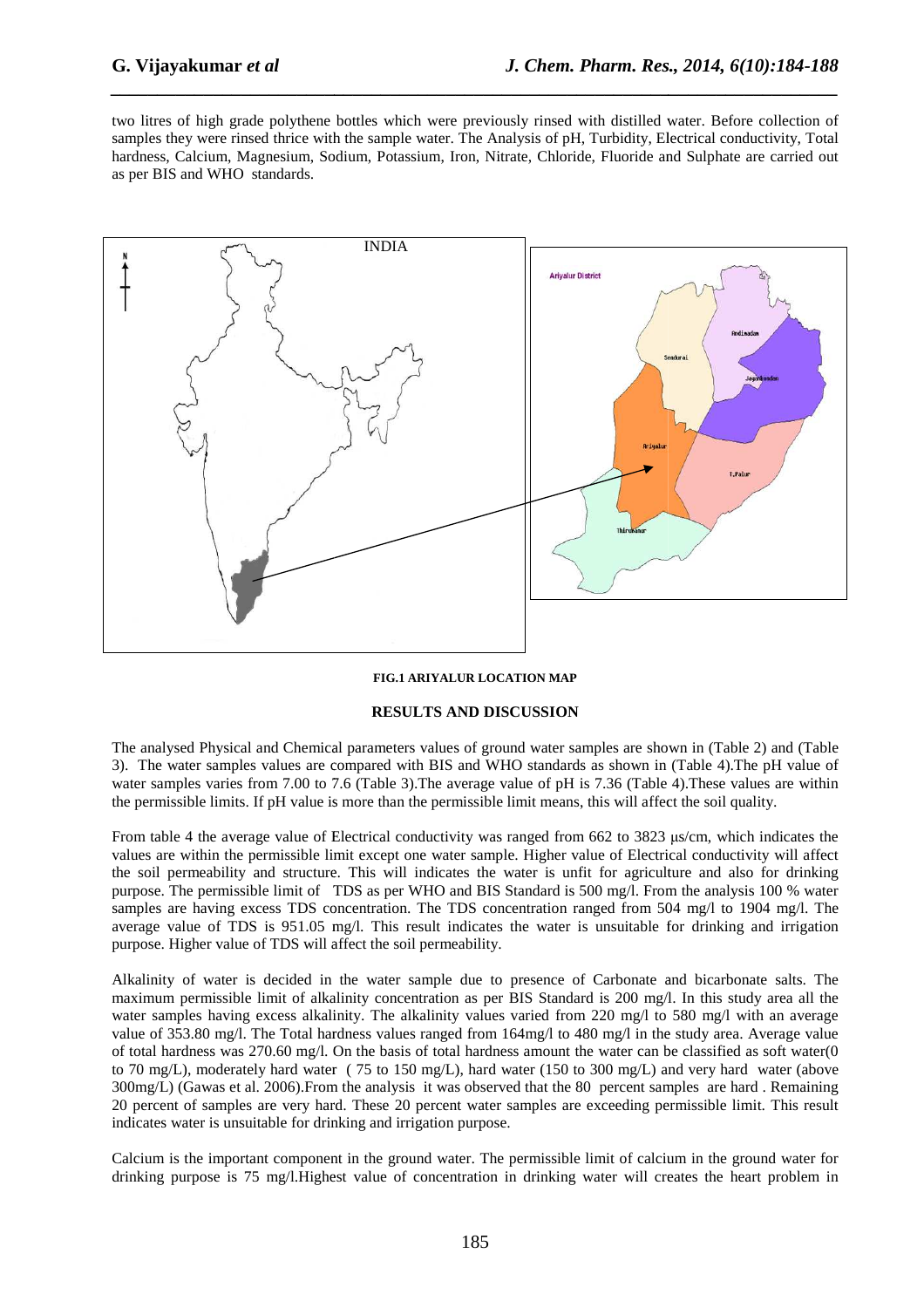human health. From table 4 the minimum value of calcium in the study area was 40 mg/l. and the maximum value of 92mg/l. The average value was 75.85 mg/l. The analysis results indicate 85percent samples are having more than permissible limit which is mainly due to limestone. The analysis value of magnesium was ranged from 30mg/l to 112 mg/l. The average value of magnesium in the study area is 59.55 mg/l. The maximum permissible limit of magnesium as per BIS and WHO Standard is 50 mg/l. The table 4 results that 85 percent water samples are more than the permissible limit. 15 percent samples only within the permissible limit. Higher value of magnesium is harmful to human health.

*\_\_\_\_\_\_\_\_\_\_\_\_\_\_\_\_\_\_\_\_\_\_\_\_\_\_\_\_\_\_\_\_\_\_\_\_\_\_\_\_\_\_\_\_\_\_\_\_\_\_\_\_\_\_\_\_\_\_\_\_\_\_\_\_\_\_\_\_\_\_\_\_\_\_\_\_\_\_*

| <b>Sample No</b> | <b>Sampling Location</b> | <b>Block</b>    |  |  |
|------------------|--------------------------|-----------------|--|--|
| S <sub>1</sub>   | Hasthinapuram            | <b>ARIYALUR</b> |  |  |
| S <sub>2</sub>   | Kadugur                  | <b>ARIYALUR</b> |  |  |
| S <sub>3</sub>   | Karuppilakattalai        | <b>ARIYALUR</b> |  |  |
| S <sub>4</sub>   | Kavanur                  | <b>ARIYALUR</b> |  |  |
| S <sub>5</sub>   | Rayampuram               | <b>ARIYALUR</b> |  |  |
| S6               | Kallankurichi            | <b>ARIYALUR</b> |  |  |
| S7               | Kayarlabath              | <b>ARIYALUR</b> |  |  |
| S8               | Nagamangalam             | <b>ARIYALUR</b> |  |  |
| S <sub>9</sub>   | Ottakoil                 | <b>ARIYALUR</b> |  |  |
| S <sub>10</sub>  | Erthukaranpatt           | <b>ARIYALUR</b> |  |  |
| S <sub>11</sub>  | Pudupalayam              | <b>ARIYALUR</b> |  |  |
| S <sub>12</sub>  | Edayathankudi            | <b>ARIYALUR</b> |  |  |
| S <sub>13</sub>  | Reddipalayam             | <b>ARIYALUR</b> |  |  |
| S <sub>14</sub>  | Srinivasapuram           | <b>ARIYALUR</b> |  |  |
| S15              | Subburayapuram           | <b>ARIYALUR</b> |  |  |
| S <sub>16</sub>  | Pudupalayam              | <b>ARIYALUR</b> |  |  |
| S <sub>17</sub>  | Thelur                   | <b>ARIYALUR</b> |  |  |
| S <sub>18</sub>  | Usenabat                 | <b>ARIYALUR</b> |  |  |
| S <sub>19</sub>  | V.Kaikatti               | <b>ARIYALUR</b> |  |  |
| S <sub>20</sub>  | Villangudi               | <b>ARIYALUR</b> |  |  |

|  |  |  |  | <b>Table 1: Sampling Station Locations</b> |
|--|--|--|--|--------------------------------------------|
|--|--|--|--|--------------------------------------------|

**Table 2 : Physical parameters values obtained in the study area** 

| Sample No       | <b>Physical parameters</b> |           |           |      |            |  |  |
|-----------------|----------------------------|-----------|-----------|------|------------|--|--|
|                 | Appearance                 | Color     | Odour     | ЕC   | <b>TDS</b> |  |  |
| S1              | Clear                      | Colorless | Odourless | 853  | 634        |  |  |
| S <sub>2</sub>  | Clear                      | Colorless | Odourless | 1631 | 711        |  |  |
| S <sub>3</sub>  | Clear                      | Colorless | Odourless | 842  | 567        |  |  |
| S <sub>4</sub>  | Clear                      | Colorless | Odourless | 1652 | 1848       |  |  |
| S5              | Clear                      | Colorless | Odourless | 3823 | 504        |  |  |
| S6              | Clear                      | Colorless | Odourless | 662  | 651        |  |  |
| S7              | Clear                      | Colorless | Odourless | 1260 | 806        |  |  |
| S8              | Clear                      | Colorless | Odourless | 665  | 601        |  |  |
| S9              | Clear                      | Colorless | Odourless | 814  | 1904       |  |  |
| S <sub>10</sub> | Clear                      | Colorless | Odourless | 646  | 1210       |  |  |
| S <sub>11</sub> | Clear                      | Colorless | Odourless | 692  | 1149       |  |  |
| S <sub>12</sub> | Clear                      | Colorless | Odourless | 814  | 963        |  |  |
| S <sub>13</sub> | Clear                      | Colorless | Odourless | 1430 | 721        |  |  |
| S <sub>14</sub> | Clear                      | Colorless | Odourless | 667  | 742        |  |  |
| S <sub>15</sub> | Clear                      | Colorless | Odourless | 1092 | 658        |  |  |
| S <sub>16</sub> | Clear                      | Colorless | Odourless | 814  | 1149       |  |  |
| S17             | Clear                      | Colorless | Odourless | 1340 | 980        |  |  |
| S <sub>18</sub> | Clear                      | Colorless | Odourless | 1652 | 1376       |  |  |
| S <sub>19</sub> | Clear                      | Colorless | Odourless | 1580 | 1077       |  |  |
| S <sub>20</sub> | Clear                      | Colorless | Odourless | 1520 | 770        |  |  |

The Permissible value of chloride as per BIS and WHO Standards are 250 mg/l and 200 mg/l. respectively. In our study, table 4 indicates the chloride value ranged from 40 mg/l to 424 mg/l. with an average value of 191.60 mg/l. From the analysis we result that 20 percent samples are having more concentration. Higher concentration leads to kidney problem in the human health. The permissible limit of sulphate as per BIS and WHO Standard is 200mg/l. The table 4 indicates the lowest value 3 mg/l and the highest value 68 mg/l with an average value of 23.65 mg/l. In the study area all the samples are within the permissible limit. Higher concentrations of sulphate increase the hardness and Electrical conductivity value.

The permissible limit of nitrate is 100 mg/l. The table 4 indicates the minimum result value as 3 mg/l and the maximum value as 23 mg/l with an average value of 6.60 mg/l .All the water samples are within the permissible limit. Iron is the important element for all organisms. Increase in iron content causes toxicity. The table 4 indicates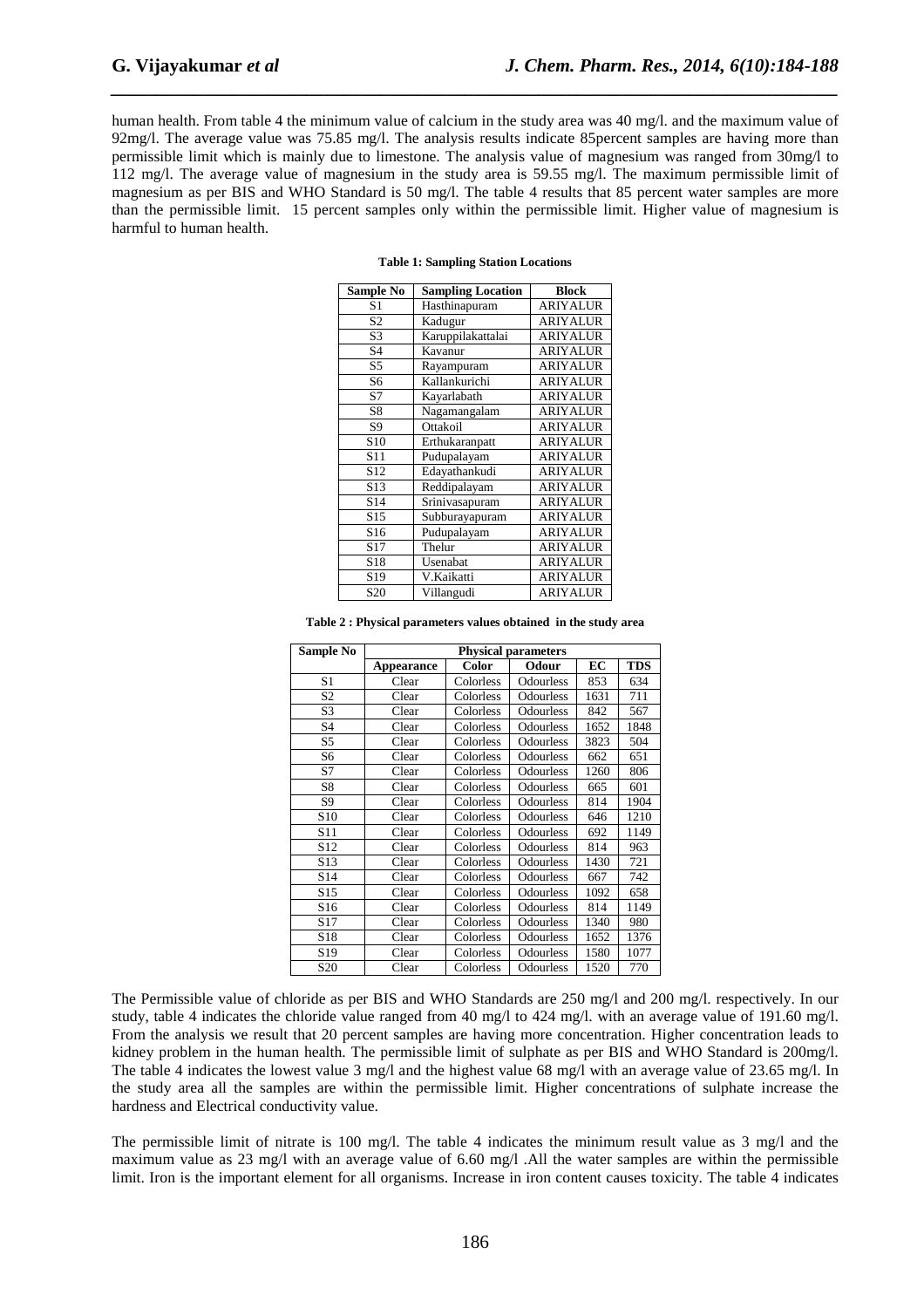the iron concentration in the analysed water samples varies from 0.05mg/l to 0.20 mg/l. All the samples are within the acceptable limit.

*\_\_\_\_\_\_\_\_\_\_\_\_\_\_\_\_\_\_\_\_\_\_\_\_\_\_\_\_\_\_\_\_\_\_\_\_\_\_\_\_\_\_\_\_\_\_\_\_\_\_\_\_\_\_\_\_\_\_\_\_\_\_\_\_\_\_\_\_\_\_\_\_\_\_\_\_\_\_*

The Fluoride concentration ranging from 0.20 mg/l to 0.40 mg/l. permissible limit of fluoride as per BIS and WHO standard is 1 mg/l. Table 4 shows the average value of fluoride concentration is 0.23 mg/l. All the tested values are within the permissible ranges. Higher concentration fluoride concentration leads to the dental problem. Sodium is the important element in the ground water field. Higher amount of sodium concentration causes the soil permeability and structure. The analysis results indicates the sodium concentration varies from 34 mg/l to 69 mg/l. The maximum permissible limit of sodium concentration as per standard is 200 mg/l. The table 4 shows all the water samples are within the permissible limit. The potassium concentration value varies from 6 mg/l to 23 mg/l. The permissible limit is 12mg/l as per standards. From the analysis 50 percent samples are above the permissible limit.

| <b>Sample</b>   | <b>Chemical Parameters</b> |     |     |           |           |                 |                              |                 |      |      |       |       |
|-----------------|----------------------------|-----|-----|-----------|-----------|-----------------|------------------------------|-----------------|------|------|-------|-------|
| No              | рH                         | TA  | TH  | $Ca^{2+}$ | $Mg^{2+}$ | CI <sub>c</sub> | SO <sub>4</sub> <sup>2</sup> | NO <sub>3</sub> | Fe   | F    | $K^+$ | $Na+$ |
| S <sub>1</sub>  | 7.60                       | 220 | 188 | 79        | 75        | 120             | 32                           | 3               | 0.05 | 0.20 | 8     | 47    |
| S <sub>2</sub>  | 7.30                       | 280 | 248 | 76        | 55        | 140             | 21                           | 3               | 0.10 | 0.25 | 12    | 52    |
| S <sub>3</sub>  | 7.60                       | 220 | 184 | 82        | 58        | 100             | 28                           | 3               | 0.06 | 0.20 | 10    | 38    |
| S4              | 7.50                       | 480 | 320 | 76        | 52        | 500             | 48                           | 3               | 0.15 | 0.20 | 14    | 62    |
| S5              | 7.20                       | 220 | 164 | 82        | 112       | 86              | 3                            | $\overline{2}$  | 0.10 | 0.30 | 12    | 60    |
| S6              | 7.20                       | 300 | 240 | 78        | 48        | 100             | 18                           | $\overline{4}$  | 0.20 | 0.20 | 7     | 58    |
| S7              | 7.70                       | 380 | 288 | 86        | 57        | 120             | 33                           | 8               | 0.07 | 0.20 | 18    | 61    |
| S8              | 7.40                       | 328 | 240 | 77        | 62        | 60              | 14                           | $\overline{2}$  | 0.05 | 0.20 | 14    | 34    |
| S9              | 7.70                       | 580 | 480 | 40        | 30        | 424             | 68                           | 5               | 0.10 | 0.20 | 12    | 43    |
| S <sub>10</sub> | 7.20                       | 400 | 280 | 76        | 68        | 280             | 24                           | 6               | 0.05 | 0.30 | 19    | 69    |
| S11             | 7.40                       | 412 | 280 | 60        | 53        | 240             | 8                            | 14              | 0.06 | 0.20 | 22    | 52    |
| S <sub>12</sub> | 7.60                       | 340 | 340 | 48        | 70        | 200             | 32                           | 8               | 0.15 | 0.20 | 6     | 47    |
| S <sub>13</sub> | 7.00                       | 372 | 248 | 85        | 63        | 94              | 10                           | $\overline{4}$  | 0.20 | 0.20 | 16    | 55    |
| S14             | 7.30                       | 360 | 288 | 79        | 57        | 112             | 20                           | $\overline{4}$  | 0.18 | 0.25 | 15    | 52    |
| S <sub>15</sub> | 7.20                       | 272 | 220 | 82        | 65        | 130             | $\overline{4}$               | $\mathfrak{2}$  | 0.12 | 0.20 | 23    | 48    |
| S <sub>16</sub> | 7.40                       | 412 | 280 | 76        | 39        | 240             | 8                            | 14              | 0.05 | 0.20 | 13    | 63    |
| S17             | 7.40                       | 372 | 272 | 78        | 56        | 210             | 13                           | $\overline{2}$  | 0.15 | 0.40 | 10    | 41    |
| S <sub>18</sub> | 7.00                       | 356 | 352 | 89        | 58        | 340             | 60                           | 20              | 0.10 | 0.20 | 7     | 55    |
| S <sub>19</sub> | 7.00                       | 384 | 240 | 76        | 52        | 240             | 17                           | 23              | 0.20 | 0.20 | 14    | 63    |
| S20             | 7.60                       | 388 | 260 | 92        | 61        | 96              | 12                           | $\mathfrak{2}$  | 0.12 | 0.20 | 12    | 68    |

**Table 3: Chemical parameters values obtained in the study area** 

| Table 4: Comparison table for Physico chemical analysis Values of ground water samples with standards |  |  |
|-------------------------------------------------------------------------------------------------------|--|--|
|-------------------------------------------------------------------------------------------------------|--|--|

| <b>Physical</b>                      | <b>Concentrations of</b><br>ions |            |                                           | <b>BIS</b>                     | <b>WHO</b>                                              | Percentage of ground water samples |
|--------------------------------------|----------------------------------|------------|-------------------------------------------|--------------------------------|---------------------------------------------------------|------------------------------------|
| <b>Parameter</b>                     | Min                              | <b>Max</b> | Average                                   | <b>Standards</b>               | <b>Standards</b>                                        | exceeding maximum standards        |
| Appearance                           | Clear                            |            | Clear                                     | Clear                          | Clear                                                   | Nil                                |
| Color                                |                                  | Colorless  | Colorless                                 | Colorless                      | Colorless                                               | Nil                                |
| Odour                                |                                  | Odourless  | <b>Odourless</b>                          | <b>Odourless</b>               | Odourless                                               | Nil                                |
| $EC$ ( $\mu s/cm$ )                  | 662                              | 3823       | 1222.45                                   | 750-2250                       | 1000-2000                                               | 0.05                               |
| TDS(mg/l)                            | 504                              | 1904       | 951.05                                    | 500                            | 500                                                     | 100                                |
| <b>Chemical</b><br><b>Parameters</b> | <b>Concentrations of</b><br>ions |            | <b>BIS</b><br>Average<br><b>Standards</b> | <b>WHO</b><br><b>Standards</b> | Percentage of ground water samples<br>exceeding maximum |                                    |
|                                      | Min                              | <b>Max</b> |                                           |                                |                                                         | <b>Standards</b>                   |
| $pH*$                                | 7.00                             | 7.60       | 7.36                                      | $6.5 - 8.5$                    | $7 - 8.5$                                               | Nil                                |
| Total alkalinity                     | 220                              | 580        | 353.80                                    | 200                            | 100                                                     | 100                                |
| <b>Total hardness</b>                | 164                              | 480        | 270.60                                    | 300                            | 300                                                     | 20                                 |
| Calcium                              | 40                               | 92         | 75.85                                     | 75                             | 75                                                      | 85                                 |
| Magnesium                            | 30                               | 112        | 59.55                                     | 50                             | 50                                                      | 85                                 |
| Chloride                             | 60                               | 424        | 191.60                                    | 250                            | 200                                                     | 20                                 |
| Sulphate                             | 3                                | 68         | 23.65                                     | 200                            | 200                                                     | Nil                                |
| Nitrate                              | $\overline{2}$                   | 23         | 6.60                                      | 100                            | 100                                                     | Nil                                |
| Iron                                 | 0.05                             | 0.20       | 0.113                                     | 0.321                          | ٠                                                       | Nil                                |
| Fluoride                             | 0.2                              | 0.4        | 0.23                                      |                                |                                                         | Nil                                |
| Potassium                            | 6                                | 23         | 13.2                                      | 12                             | 12                                                      | 50                                 |
| Sodium                               | 34                               | 69         | 53.4                                      | 200                            | 200                                                     | Nil                                |

*\* Except pH, the values of all the parameters are given in mg/l* 

#### **CONCLUSION**

In this study, most of the water samples are having higher concentration of Total dissolved solids(TDS), Total hardness(TH), Calcium(Ca<sup>2+</sup>), Magnesium(Mg<sup>2+</sup>), Potassium(K<sup>+</sup>), and Total Alkalinity(TA). Higher amount of TDS